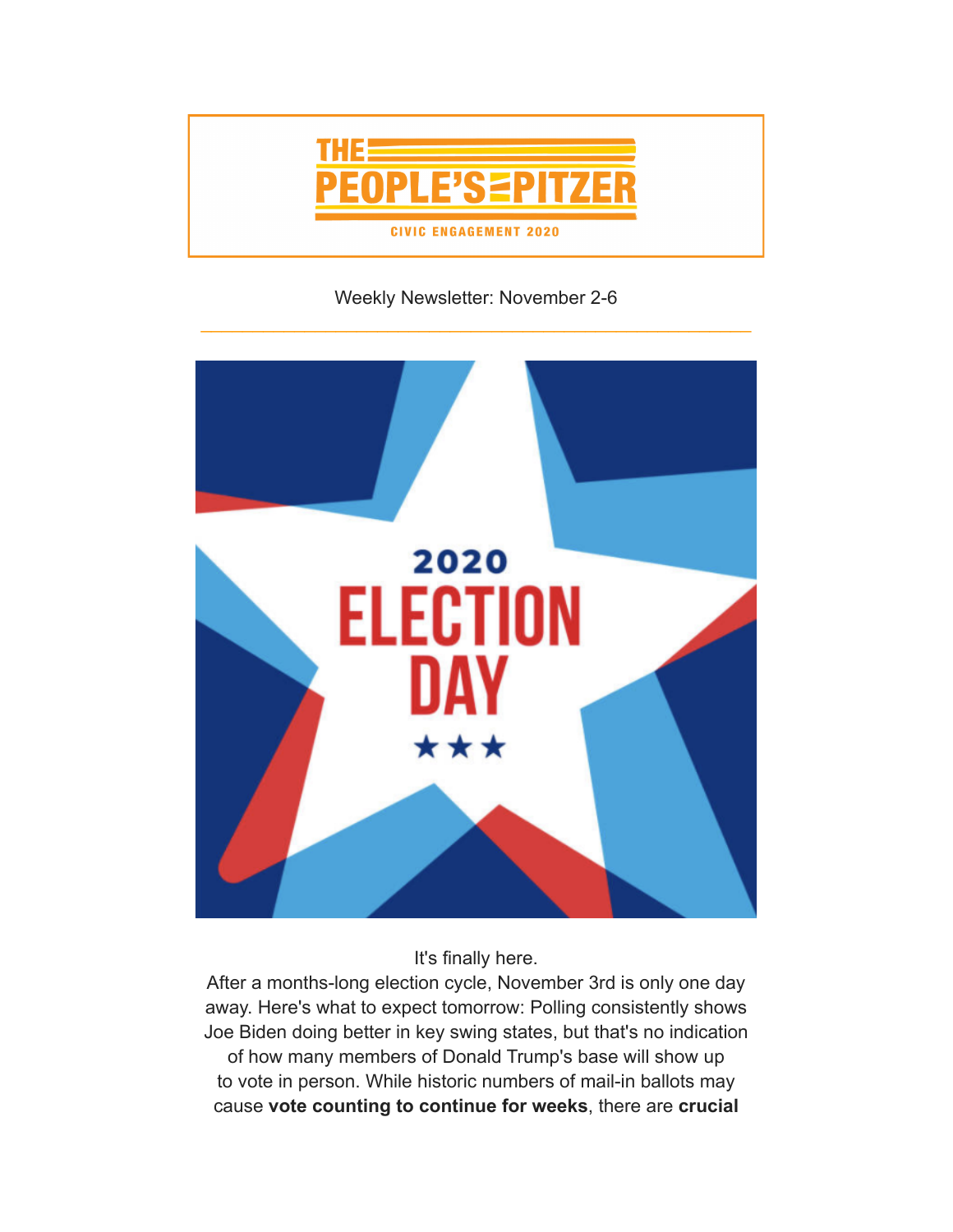**swing states expecting results tomorrow night**. **Florida, Georgia, and North Carolina** will only count absentee ballots that arrive by Election Day, meaning results will be announced by the end of the night. If Biden takes any of those key states, his chances of winning the presidency skyrocket. If he loses them, he could still have a chance with other crucial states, particularly Pennsylvania, as more ballots are counted. President Trump is in a similar position, hoping to hear good news from key swing states like Arizona. Are you voting tomorrow? Have questions about what to do, where to go, or how to stay safe? Reach out to the TPP team-- we're always happy to help.

### **What Comes Next**

The process to get here has been long and stressful, and has taken a toll on mental health for many of us. Taking this into account, we are proud to announce a set of programs designed by numerous community members and groups for **Post-Election Community Connections and Support**. These programs are designed to foster community and healing, and are the product of hard work from community members across Pitzer. To learn more about the events, as well as to see the full calendar we couldn't include below, go to [this](https://www.pitzer.edu/cec/community-engagement-center/community-pillars/peoples-pitzer/election-community-support/) link.

#### **Mark your Calendars**

\_\_\_\_\_\_\_\_\_\_\_\_\_\_\_\_\_\_\_\_\_\_\_\_\_\_\_\_\_\_\_\_\_\_\_\_\_\_\_\_\_\_\_\_\_\_\_\_\_\_\_\_\_\_\_\_\_\_\_\_\_\_\_\_\_\_\_\_\_

**Nov. 3:** Join **CASA Pitzer** as they continue their Fall 2020 **Speaker Series on Racial and Healing Justice** and speak with **Javier Hernandez** and **Angel Fajardo** about immigraton justice in the Inland Empire. Happening **11am-12pm PST**. Event Zoom Link can be found [here.](https://www.pitzer.edu/cec/community-engagement-center/community-pillars/peoples-pitzer/election-community-support/)

**Nov. 3:** Join us all day long on our **Elections 2020 slack channel**. Find information below.

**Nov. 4:** From **2-3pm PST,** connect with the Office of Student Affairs' **Strive2Thrive program** and speak with Kristin Williams and Stephanie Hannant as they share resources, tips, and tricks to find wellness during this week and beyond. More info found [here](https://www.pitzer.edu/cec/community-engagement-center/community-pillars/peoples-pitzer/election-community-support/).

**Nov 4:** Drop in to a **Qi Gong** class with Dr. Kathy Yep and the Interfaith Movement for Human Integrity. From **5:45pm-6:30pm PST**, they will be teaching simple practices to help people coping with difficult situations.